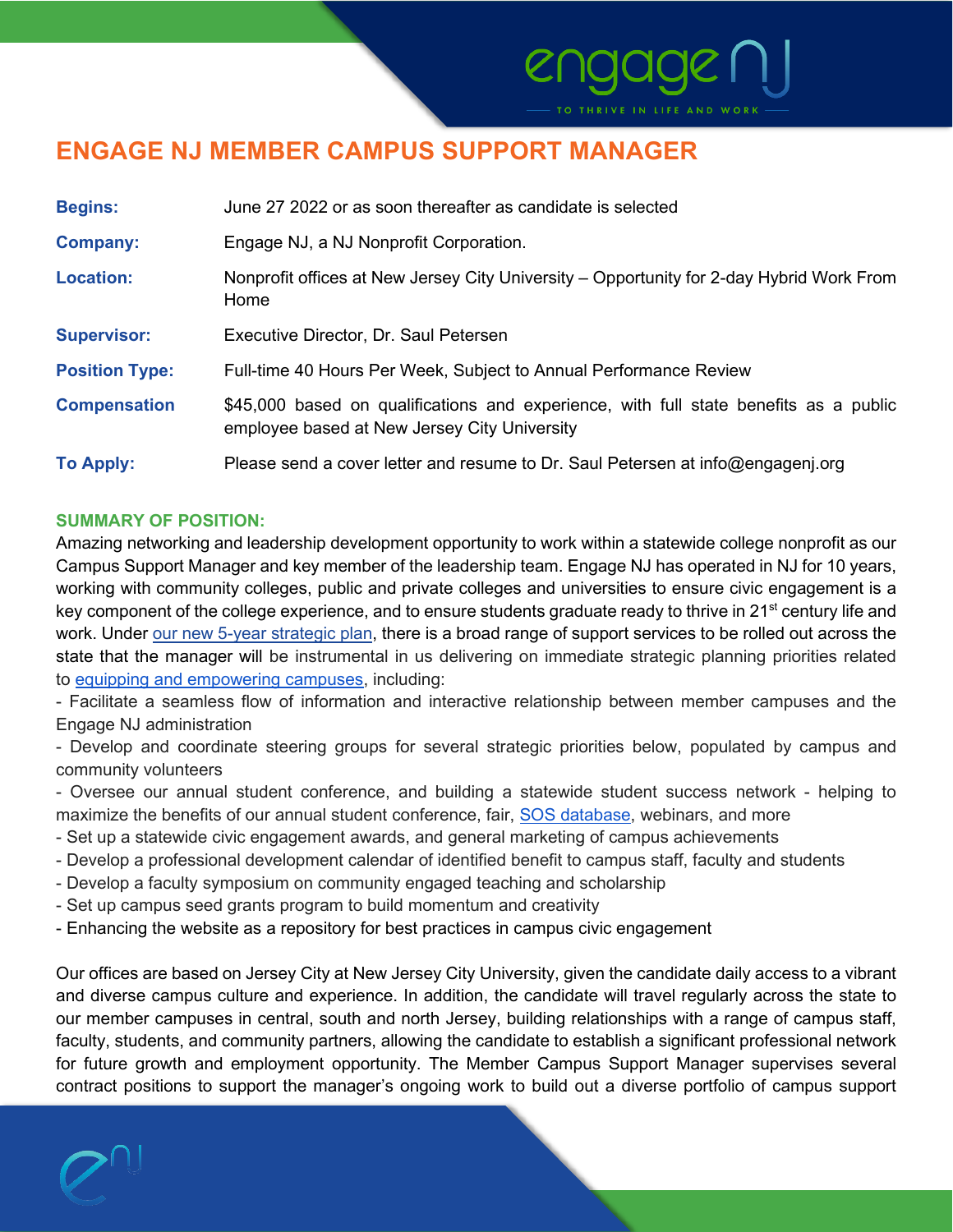initiatives and acts under the guidance of the executive director. Manager engages in continuous improvement as an integral member of the Engage NJ nonprofit leadership team. Position requires experience and excitement with developing on the job.

### **QUALIFICATIONS**

- Associate's degree or greater
- Three years or more with VISTA program experience, including with recruiting and reporting
- Direct interpersonal supervisory and / or project leadership experience
- Strong organizational and analytical skills
- Significant standards of excellence and attention to detail
- Ability to develop and refine an annual plan of work for a team of Manager and contract employees
- Leadership skills and ability to manage multiple tasks and competing priorities
- Skillful with technology and social media, and proven ability to learn on the job in areas such as drafting newsletters, Wix website updating, and other virtual means to connect individuals across the state.
- Willingness to travel throughout the state

# **DUTIES**

Accountable Duties of the Manager are always in collaboration with a team of contract employees, with guidance from Executive Director and Accounts Manager. In the absence of direct experience, candidate must be able show experience with upskilling on the job in similar area, as follows:

# **Annual Member Engagement Plan**

- Manage and update a member engagement database for contacts, responses, and roles
- Survey campuses based on specific initiatives of interest that will equip and empower a culture of engagement
- Solicit campus volunteers to serve on steering groups to support each initiative
- Coordinate the steering groups' work in preparing an annual faculty symposium, plus annual student conference and associated webinars. For conferences
	- $\circ$  Curate and provide multiple quality presentations at the conferences
	- $\circ$  Partner with multiple quality professionals to instruct students at the fair
	- o Develop and utilize Givepulse/WHOVA or appropriate tracking software post-events to assess event outcomes and student-level increases in knowledge
- Design a collective annual plan for roll out in 2023 and beyond
- Design the project management process for seed grants and awards
- Coordinate the steering groups' work to guiding the seed grants and awards processes
- Design the project management processes for seed grants and awards
- Design and develop a submission process for a share platform for resources, practices, and tools including the [SOS Database](https://www.engagenj.org/grants) and [Thrivers](https://www.engagenj.org/thrive) annual processes
- Once projects are underway, work with the leadership group to market achievements